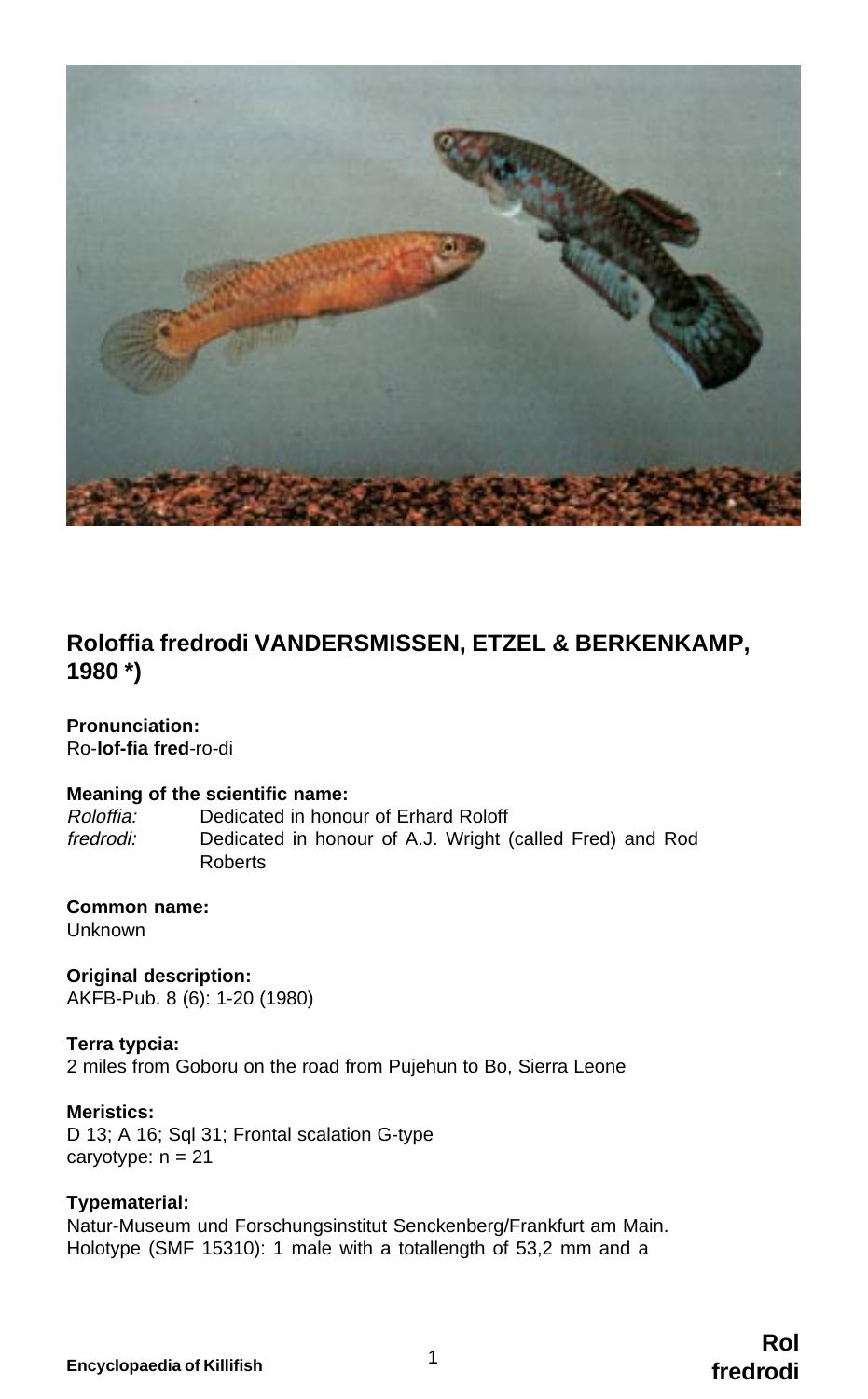standardlength of 42,5 mm from type locality. Paratypes (SMF 15311): 1 male and 2 females (totallengths 38,0 - 49,2 mm; standardlengths 31,0 - 39,5 mm) from type locality. Paratypes (SMF 15312): 3 males and 1 female (totallengths 40,8 - 45,0 mm, standardlengths 33,0 - 35,9 mm), collected at Serabu

# **Length:**

Males about 50 mm, females becomes slightly shorter

# **Systematics:**

|            | Division according to ROSEN, 1964                         |
|------------|-----------------------------------------------------------|
| Family:    | Cyprinodontidae GÜNTHER, 1866                             |
| Subfamily: | Rivulinae HOEDEMAN, 1961                                  |
| Genus:     | <i>Roloffia</i> CLAUSEN, 1966 <sup>*</sup> )              |
| Species:   | Roloffia fredrodi VANDERSMISSEN, ETZEL & BERKENKAMP, 1980 |
|            |                                                           |

|            | Division according to PARENTI, 1981                     |
|------------|---------------------------------------------------------|
| Family:    | Aplocheilidae BLEEKER, 1860                             |
| Subfamily: | Nothobranchijnae RADDA & PÜRZL, 1981                    |
| Genus:     | Aphyosemion MYERS, 1924                                 |
| Subgenus:  | Scriptaphyosemion RADDA, 1987                           |
| Species:   | Aphyosemion fredrodi VANDERSMISSEN, ETZEL & BERKENKAMP, |
| 1980       |                                                         |

\*) The name Roloffia has been rejected according to "Opinion 1010" of the international nomenclature conference and is because of that not valid. A revalidation application has not yet been discussed, because of this the genus name Roloffia is kept for the reason of convention.

Aphyosemion fredrodi VANDERSMISSEN, ETZEL & BERKENKAMP, 1980 is closely related to Roloffia roloffi (AHL, 1938) and Roloffia liberiensis (BOULENGER, 1908) and can only be separated from these two through exact expert knowledge. The separation to the latter species succeeded with the help of caryotype, elektrophoresis and crossing experiments. Because Roloffia fredrodi is very difficult to separate phenotypically from Roloffia liberiensis, RADDA & PÜRZL (1987) regards this species as a synonym of Roloffia liberiensis.

# **First import:**

In 1976 by A.J. WRIGHT and travelling companions from the vicinities of Goboru and Serabu to England, from here trough Belgium to Germany.

# **Distribution:**

Roloffia fredrodi is until now only known from the south eastern Sierra Leone. According to WRIGHT (1976) the Terra typica (Location 20) is composed of small, rapidly drying pools in a brook bed. The temperature of the turbid water was 24° C, the air temperature was 31° C, the water hardness 2° dH and the pH-value 6,5. Roloffia fredrodi was found among plants at the shaded bank. Living sympatric with Epiplatys barmoiensis.

Another location collected by WRIGHT was a drying swamp-area (Location 24), crossed by a small brook. The water temperature was  $27^{\circ}$  C, the air temperature  $33^{\circ}$  C, the water hardness 1,5° dH and the pH-value 6,3. The species was found close to plants and was accompanied by Epiplatys njalaensis and Epiplatys annulatus.

In 1989 BUSCH and HELLNER was able to find Roloffia fredrodi at two more locations: Before Mislar at Sowoja-River and at Matanga-Stream. The waterholes was at the 21.09.1989 strongly overgrown and fully exposed to the sun (Sowoja-R.) or lay between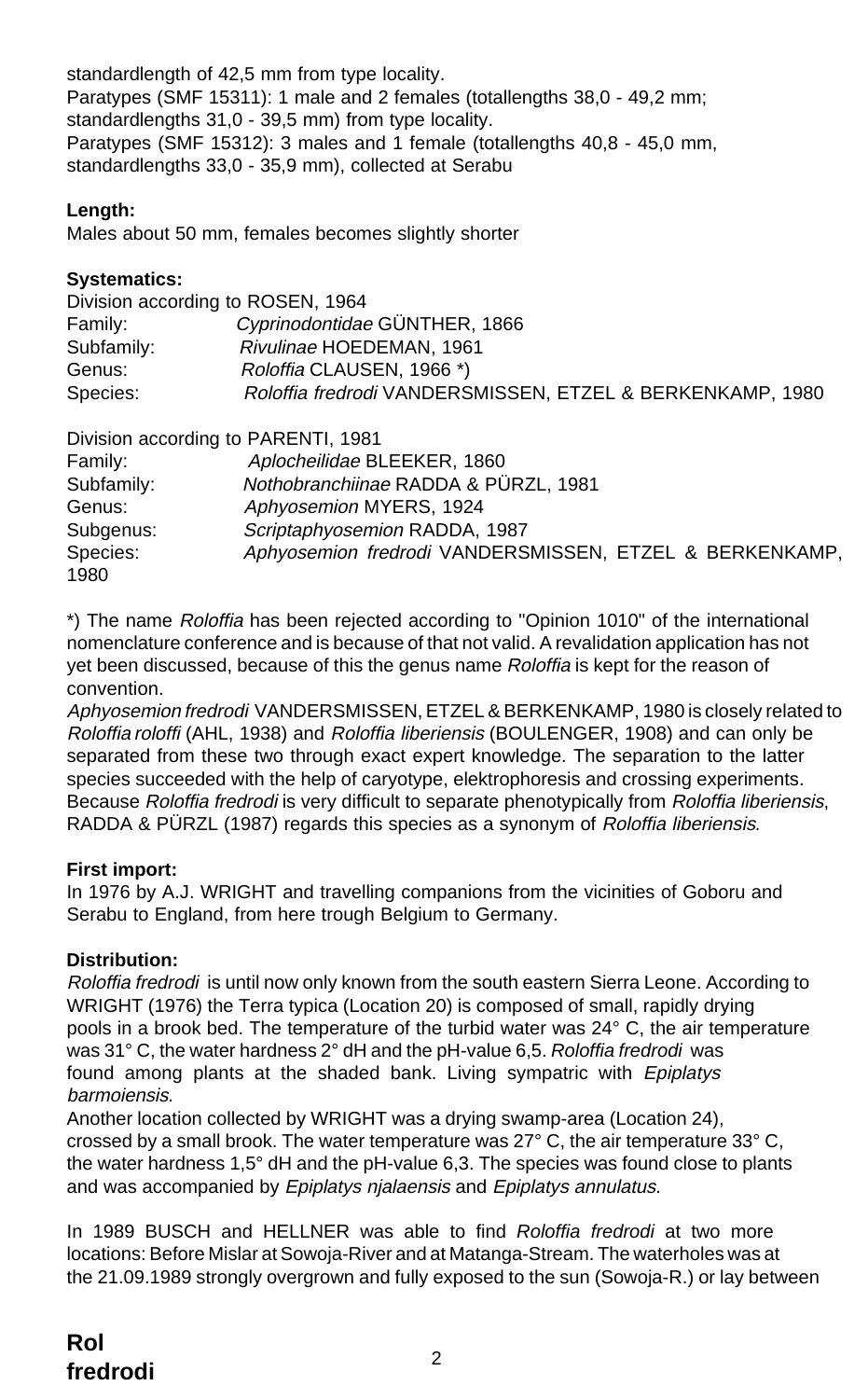woods and was shaded (Matanga-St.). The air temperature was 33° C at both locations, the water temperature 23° and 27° C (!) - (water pool at Sowoja-River).

# **Description:**

Description of the male: The male shows a steel blue body coloration, that very seldom changes into a green. The back is dark, the ventral area and the snout area are yellow. Red spots are distributed from the gill covers and the body sides into the caudal fin. These are spot like of distinct scale size and are arranged randomly. The distal margins of the caudal, anal and ventral fins are decorated with a red horizontal line. At the base of the dorsal and anal fins are a few red spots. The pectoral fins are transparent and have a whitish border. The upper and lower edge of the caudal fin is decorated with a red horizontal line, the borders are out towards the edges - in its height as wide as the red lines - usually blue of colour. The female has a yellow-brown body coloration. The colour pattern of the fins and the body are of a brownish red. A chin spot is not present, at the upper part of the caudal peduncle a round to streak like shaped occelus is present. From the level of the eyes until the occelus a horizontal colour pattern is distributed. This pattern is composed of points, spots and lines. Between the dorsal and caudal fin this is very obvious at the back area by approximately six closely adjoining spots. At the

foremost upper half of the body, this colour pattern breaks up, which is completely missing in the lower half of the body. The pectoral and ventral fins have no pattern. The dorsal, anal and caudal fins are spotted with in part very small points.

# **Keeping and breeding:**

Roloffia fredrodi is, as Roloffia liberiensis and Roloffia roloffi , easy to keep and not difficult to breed. Real big aquariums are not necessary for the keeping, just keep in mind, as with all Roloffia species, that the females can hide themselves from to vigorously courtship (males). Here have javamoss or nylon wool proved to be best. A close-fitting cover glass for the aquarium is absolutely necessary, because the fishes are excellent jumpers. There are no special requirements for the water quality: pH-value up to ca. 7.0, total hardness up to 15 $^{\circ}$  dH and temperatures up to 23 $^{\circ}$  C (never keep as warm in aquaria as in nature) is fully adequate, to keep Roloffia fredrodi, but also for breeding purposes. When it comes to food no special requests are demanded. Live food like Cyclops and Daphnia and mosquito larvae of all kind as well, as long they have the right size, is gladly taken. Nauplia of Artemia salina are not despised either.

One uses a pair or a trio for breeding, that in advance has been separated for some days in order to obtain a better egg production. The breeding aquaria is best set up without any bottom layer, as a spawning medium javamoss, synthetic fibers or peat fibers are used. Roloffia fredrodi can be breed as a bottom- or a topspawner. The eggs are hard and can be picked with the fingers. They are either placed in low containers with water or in moist peat. The fry hatch in 14 to 21 days in water. Eggs in peat can be kept moist for 21 to 24 days and then watered. By this the fry hatches mainly within 24 hours and can, because they are of equal size, be raised without any problems. As first food newly hatched nauplia of Artemia salina is very suitable.

Roloffia fredrodi lives when feed good, but sparsely for  $2\frac{1}{2}$  years and is also able to breed for that long. But by this is important, that worm food (Tubifex, grindal and whiteworm) very seldom is given, best not at all. Hereby is a fattening prevented.